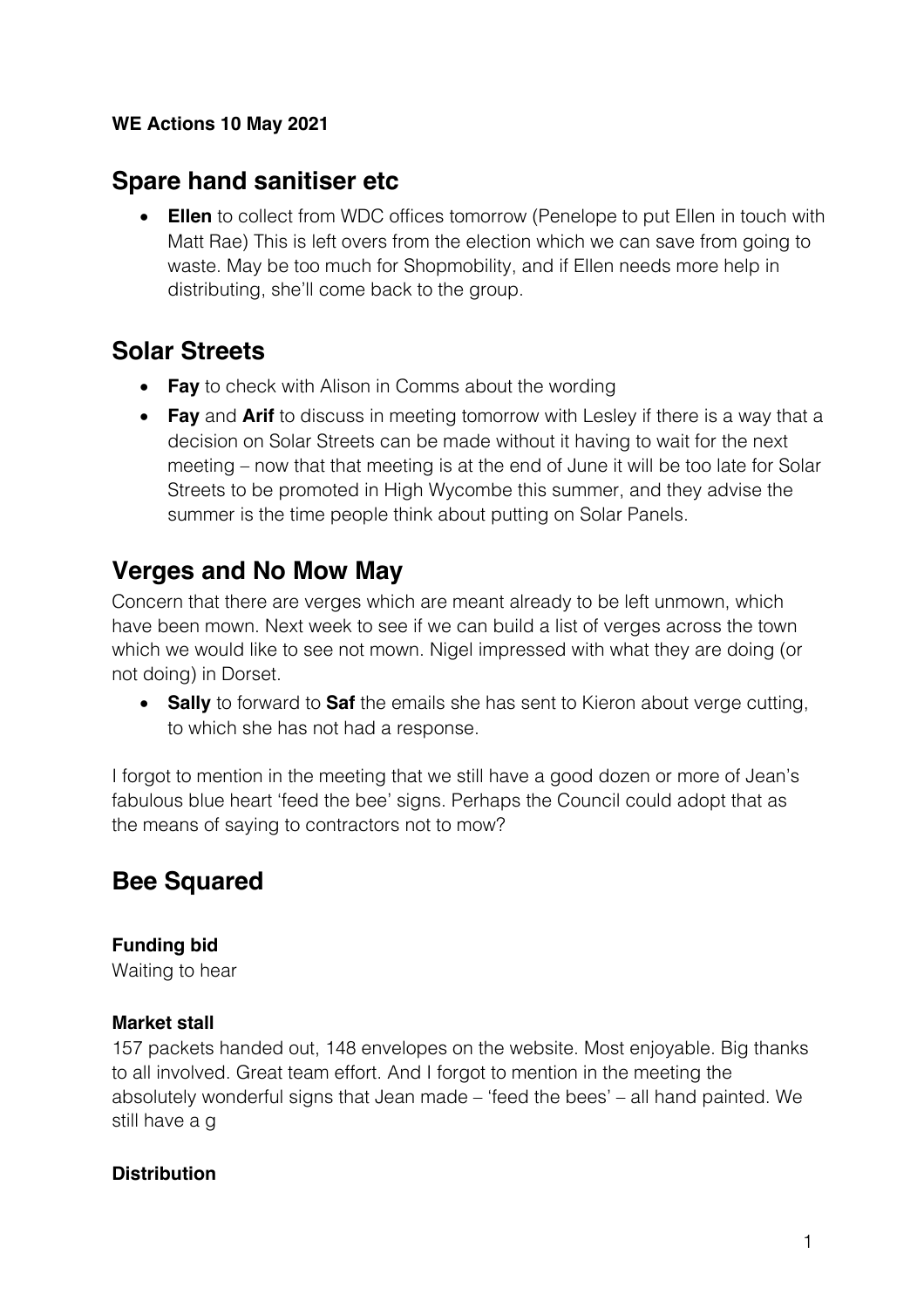Various methods agreed:

- **1. Residents' groups** agreed to use the local facebook pages and to leave seed packets 'at someone's gate' for collection. Up to the person who is 'hosting' the seed collection to deal with the seed not getting wet etc. No need to ask people picking up for a post code because we will know how many packets are taken from which pick up point. Agreed 50 packets as a 'standard' amount.
- **Penelope** will liaise individually with each person below about numbers of packs etc.

Current list is:

- Hughenden Park Community **Jean**
- Hughenden Road Res Assoc **Jean**
- Terriers Hill **Jean**
- Brands Hill residents **Jean**
- Amersham Hill residents. **Jean**
- Hughenden Road Residents Association **Jean**
- Next door for Booker **Sally**
- Facebook for Booker **Sally**
- Facebook group for Totteridge **Ellen**
- Sands residents assoc **Nigel** And, post meeting, we have Downley (ward) with Mel Smith (newly elected Councillor for Downley) and possibly one other in Disraeli willing to 'host'.

To try to find some equivalents in the East of town

• **Penelope** to put **Karine** in touch with ward councillors who may be able to advise.

# **2. Religious groups, schools and community halls**

- **Fay** to dig out a list of each of these and send to **Penelope**
- Would need to have some means of collecting post codes

#### **3. Other possible places**

Would also need to have some means of collecting post codes. Noted that some of these are outside the un-parished area, but justified as people from High Wycombe will use them, and it may spread the idea.

- Food hub (post meeting note, it is still running) **Penelope**
- One can trust collection points **Penelope**
- Hills Café **Saf**